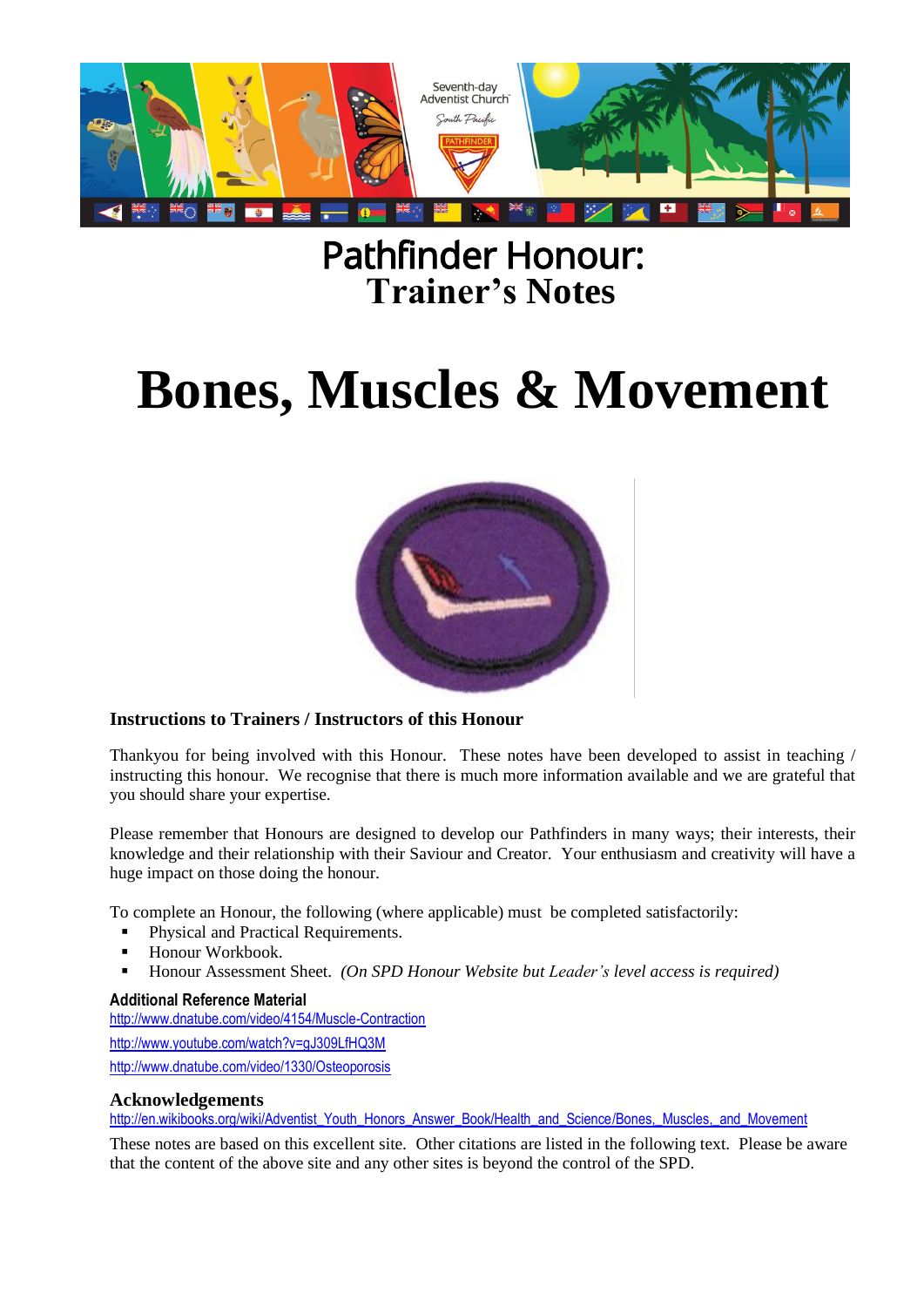#### **REQUIREMENT 1: What's the difference between exoskeletons and endoskeletons? Which type of skeleton do humans have?**

An exoskeleton is a hard shell on the outside of a creature (such as an insect or a lobster).

An endoskeleton is the system of bones on the inside of a creature (such as a human, dog, cat, or a bird).

#### **REQUIREMENT 2: List three functions of the skeletal system**

- 1. The skeletal system provides support to a body. Without a skeleton, we would all be shapeless blobs.
- 2. The marrow inside bones produces blood cells.
- 3. The skeletal system protects the internal organs from physical harm.
- 4. Bones serve as a place where the body can store minerals for later use.
- 5. Bones also serve as levers against which the muscles pull to accomplish motion.

#### **REQUIREMENT 3: Is bone a living tissue? Explain why or why not.**

Bone is living tissue. Were it not so, it could not produce blood cells, nor could bones heal after being broken. Bones cells continually regenerate themselves.

#### **REQUIREMENT 4: Describe the structure and development of bone.**

Bone is a relatively hard and lightweight composite material, formed mostly of calcium phosphate. It has relatively high compressive strength but poor tensile strength. While bone is essentially brittle, it is somewhat elastic due to its organic components (chiefly collagen). Bone has an internal mesh-like structure, the density of which may vary at different points.

Picture: [http://upload.wikimedia.org/wikipedia/commons/3/34/Illu\\_compact\\_spongy\\_bone.jpg](http://upload.wikimedia.org/wikipedia/commons/3/34/Illu_compact_spongy_bone.jpg)

#### **Compact Bone & Spongy (Cancellous Bone)**

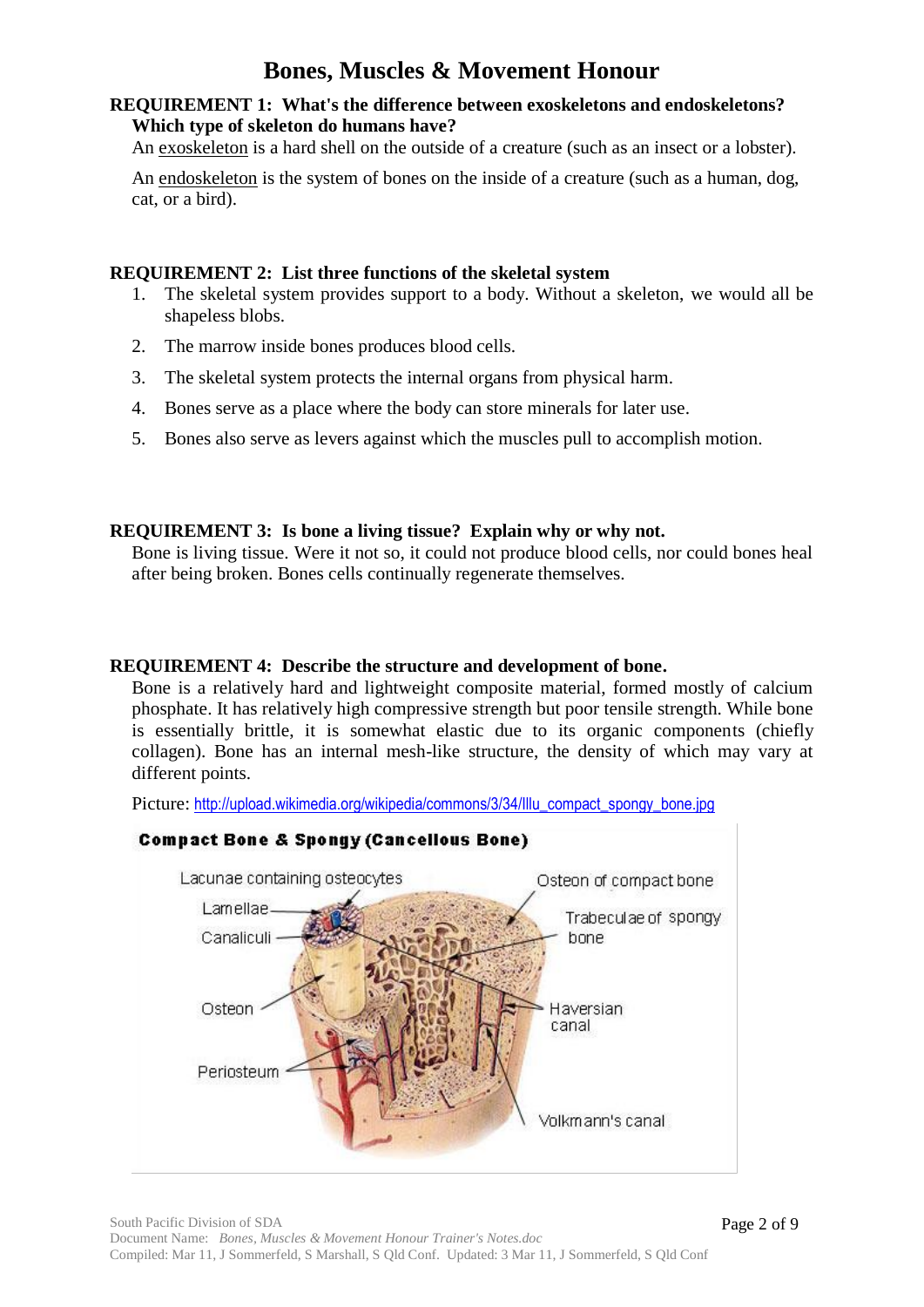Bone can also be either woven (spongy) or lamellar (compact). Woven bone is put down rapidly during growth or repair. It is so called because its fibres are aligned at random, and as a result has low strength. In contrast lamellar bone has parallel fibres and is much stronger. Woven bone is often replaced by lamellar bone as growth continues.

Bone growth begins with points in the cartilage. Most bones appear during fetal development, though a few short bones begin primary ossification after birth. Secondary ossification occurs after birth, and forms the ends of the long bones (the epiphyses) and the outer parts of irregular and flat bones. The main shaft (diaphysis) and the ends of long bones remain separated by a growing zone of cartilage (the metaphysis) until the child reaches skeletal maturity (18 to 25 years of age),



which is when the cartilage ossifies, fusing the two together.

Marrow can be found in many of the larger bones. In newborns, all such bones are filled exclusively with red marrow, but as the child ages it is mostly replaced by yellow marrow (or fatty marrow). In adults, red marrow is mostly found in the flat bones of the skull, the ribs, the vertebrae and pelvic bones.

Picture: [http://upload.wikimedia.org/wikipedia/commons/9/94/Illu\\_long\\_bone.jpg](http://upload.wikimedia.org/wikipedia/commons/9/94/Illu_long_bone.jpg)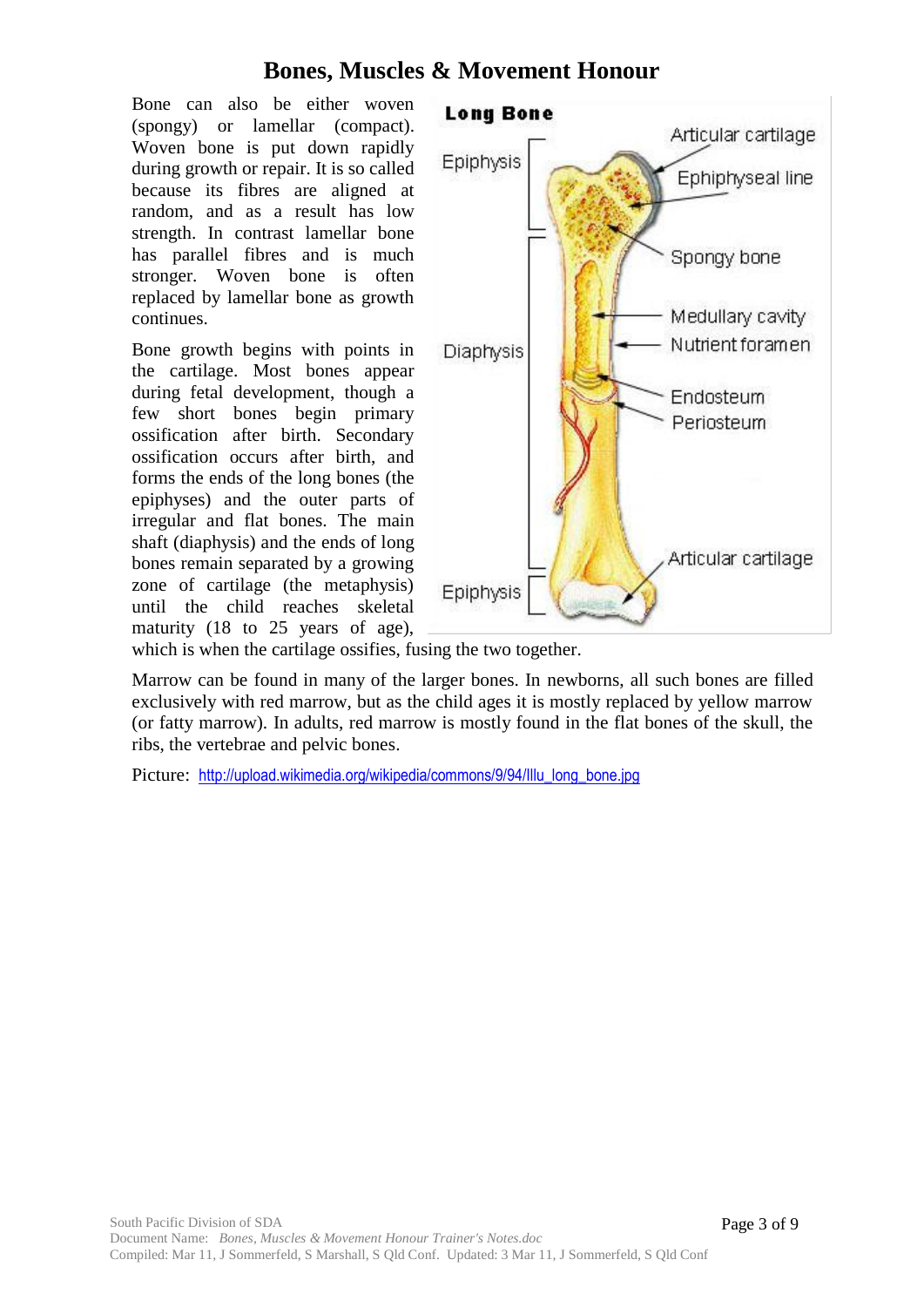**REQUIREMENT 5: Identify the following bones of the skeletal system: Carpals, clavicle (collar bone), cranium, femur, fibula, humerus, mandible, maxillary bones, metacarpals, metatarsals, patella, pelvis, phalanges, radius, ribs, scapula (shoulder blade), coccyx (tail bone), sternum (breast bone), tarsals, tibia, ulna, and vertebrae.**

Picture: http://upload.wikimedia.org/wikibooks/en/b/bc/Labelled skeleton.png

This image shows all the bones listed above. It should be noted that the maxillary bones are the bones of the face.

Also note that the ulna connects to the humerus and is larger than the radius. The radius connects to the ulna.

The phalanges are both the finger bones and the toe bones.

#### *Fascinating Facts:*

- The femur bone is the longest and *largest bone in the body.*
- The vertebral column consists of *24 vertebrae, and usually 9 fused vertebra in the sacrum (5) and coccyx (4)*
- *Giraffes have the same number of vertebrae in their necks as humans do ( 7 vertebrae)*



#### **EQUIREMENT 6: What is a joint?**

A joint is the place where two bones come into contact with one another.

#### **REQUIREMENT 7: List the three types of joints found between bones.**

Fibrous joints are where the bones are connected together by a fibrous connective tissue. These joints allow for little to no movement. An example of fibrous joints are the joints between the various bones in the cranium.

Cartilagenous joints are connected by cartilage. These joints allow for little movement. An example of a cartilagenous joint is the joint between the ribs and the sternum.

Synovial joints are separated by an empty space called a synovial cavity. These joints allow the most movement. Examples of synovial joints are the elbow and the knee.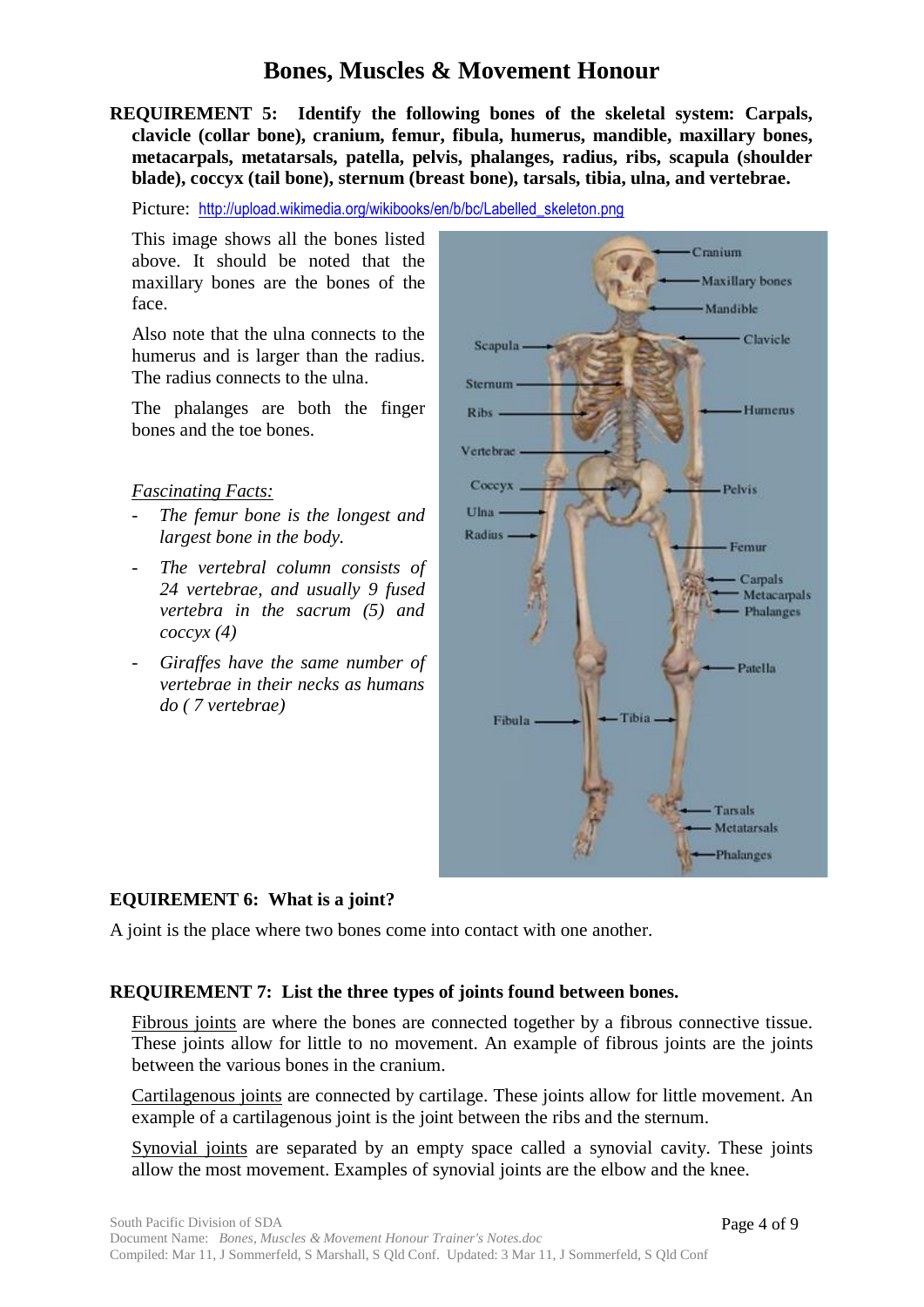**REQUIREMENT 8: Name and describe six types of freely movable joints. Be able to locate an example of each of these in your body.**

- 1. Ball and Socket joints can be found in the hip. These joints allow for movement in many directions.
- 2. Ellipsoid joints can be found in the knee. When the knee is extended, it does not allow rotation. When it is flexed, it allows for limited rotation.
- 3. Saddle joints can be found in the fingers and thumbs.
- 4. Hinge joints can be found in the elbow between the humerus and the ulna. A hinge joint works just like a door hinge, allowing motion in only one direction.



- 5. Pivot joints can also be found in the elbow between the ulna and the radius. This type of joint allows one bone to rotate about the other.
- 6. Gliding joints can be found between the carpals in the wrists. These joints allow limited movement between the bones as one glides past the other.

Picture: [http://upload.wikimedia.org/wikipedia/commons/4/4b/Gelenke\\_Zeichnung01.jpg](http://upload.wikimedia.org/wikipedia/commons/4/4b/Gelenke_Zeichnung01.jpg)

#### **REQUIREMENT 9: Be creative and construct a model of one of the six freely movable joints.**

Approaches to constructing a model include:

- Form the bones with clay and then let them harden.
- Cover wooden dowels with paper maché.
- Make a wire frame and cover that with paper maché.
- Carve bones out of soft wood (such as balsa or pine).
- Make an impression in wet sand and fill with plaster.
- Make cross-sections out of paperboard and glue them together.
- Make the bones from sugar cookie dough and then bake them (a saddle joint or gliding joint works best for this approach).
- Use Pathfinders to model the bones and muscles in a joint. A simpler joint like the elbow is easiest. Make sure each Pathfinder knows the name and function of the body part he/she is modelling.
- Be sure to review requirement 17 before starting. It's important to know how this model will be used during the design phase.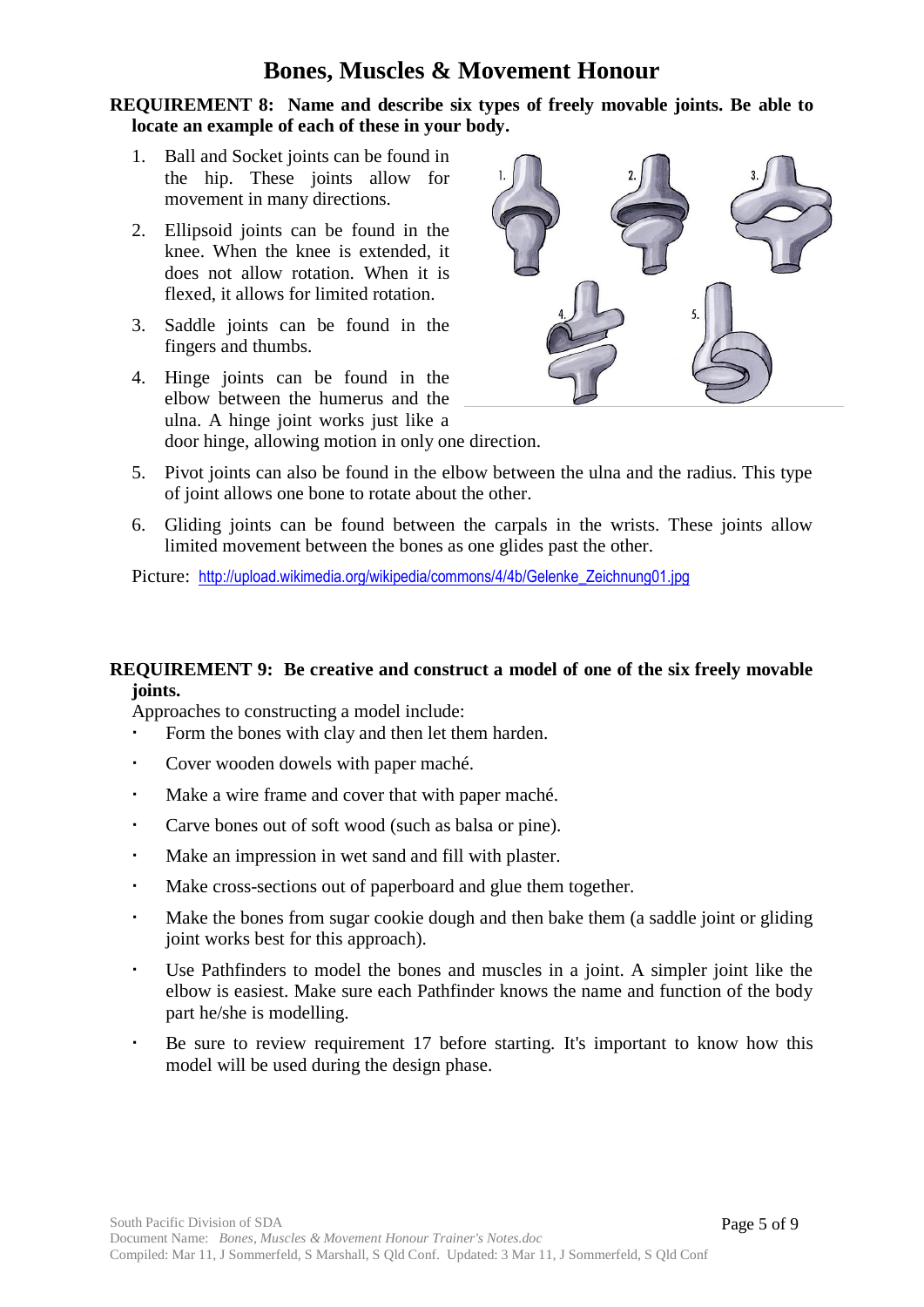**REQUIREMENT 10: What is another name for a broken bone? List 3 types of breaks that can occur in bones. Describe how bones heal and how doctors can help this process.**

Another name for a broken bone is "fracture." There are two main types of fractures, open and closed. In an open fracture (also called a compound fracture), the bone protrudes through the skin. This is a very serious condition as it allows infection to enter the body. In a closed fracture (also called a simple fracture), the bone stays inside the body.

Sub-categories of fractures include:

- Transverse the break in the bone is at a right angle to the long axis of the bone.
- Comminuted the bone breaks into three or more pieces.
- Greenstick the bone breaks on one side, and the other side is bent. This is very similar to what happens when a green twig is snapped: it doesn't come all the way apart, but it is clearly broken on one side.
- Stress a hairline crack in the bone. The bone does not separate into two pieces.

Living bones are in constant change. Cells die and are replaced on a regular basis. Because of this, a bone will heal all by itself if allowed to. Doctors can help this process in two ways. First, they can set the bone. This is done by making sure the pieces of the bone are aligned properly. In a comminuted fracture this may involve surgery. The second way that doctors help bones to heal is by immobilizing them - that is, keeping them from moving around. This can be done by surrounding the broken limb with a cast, or it can be done by embedding pins inside the body. Some bones do not need to be immobilized when broken (such as the nose).

*Fascinating Fact: Children are more likely to get a Greenstick fracture than adults? This is because their bones are young and soft and are more likely to bend then break due to their elastic properties.*

#### **REQUIREMENT 11: What is osteoporosis? Who can get it? List at least 5 health habits that deal with maintaining healthy bones and muscles.**

Osteoporosis is the depletion of minerals from the bone. Minerals in bones give them their strength, so a bone with a low bone mineral density (or BMD) is more susceptible to breakage, even when stressed only lightly. Anyone can get osteoporosis, but it is more common in postmenopausal women. Some of the risk factors of getting osteoporosis cannot be reduced by modifying behaviour (such as being a woman, having dementia, having a family history of weak bones, or being of European descent), but other factors are easily avoided by healthful living. These health habits include:

- Avoid alcohol.
- Avoid tobacco.
- Avoid soft drinks, especially those containing phosphoric acid (additive E338 which is often used in Cola drinks).
- Maintain a healthy body weight. Those with abnormally low body weight are more susceptible to osteoporosis.
- Make sure your diet has plenty of calcium.
- Make sure your diet has plenty of vitamin D.
- Get plenty of exercise, especially weight bearing exercise such as walking, running, weight training. This helps to load your bones, improving bone density.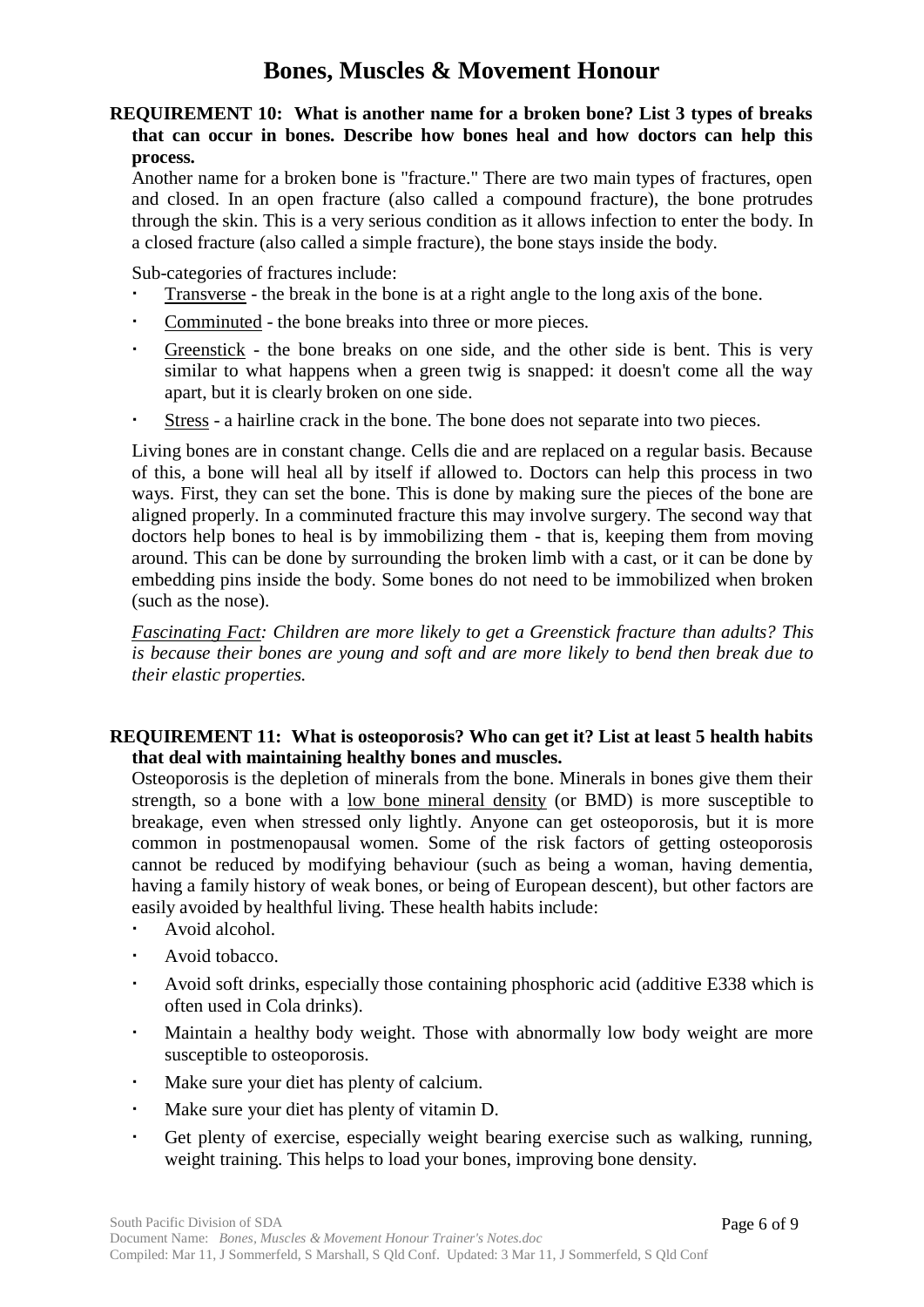#### **REQUIREMENT 12: What is the function of the muscular system?**

The muscular system is the system in humans and in animals that facilitate motion. This motion can be either internal (a beating heart) or external (walking).

#### **REQUIREMENT 13: Name and describe three types of muscle tissue. Give one example of each.**

- Cardiac muscles are found only in the heart. These muscles are what make your heart beat. Cardiac muscles are the only muscles in the body consisting of branching fibres.
- Skeletal muscles are attached to the skeleton and are responsible for voluntary (and sometimes involuntary) bodily movement.
- Smooth muscles are responsible for internal, involuntary (and sometimes voluntary) movement of the organs such as breathing and moving food through the digestive tract.

#### **REQUIREMENT 14: Be able to identify the following muscles on your body: Masseter, Trapezius, Deltoid, Pectoralis, Biceps, Abdominal, Quadriceps, Triceps, Latissimus dorsi, Gluteus maximus, Hamstrings, Gastrocnemius, and Soleus.**

Picture: [http://upload.wikimedia.org/wikibooks/en/8/85/Muscles\\_labeled.jpg](http://upload.wikimedia.org/wikibooks/en/8/85/Muscles_labeled.jpg)

The trapezius, triceps, latissimus dorsi, gluteus maximus, hamstrings, gastocnemius, and soleus are located on the back of a human, and the arrows indicate their location.

The gluteus maximus is more commonly known as the buttock.

The gastrocnemius and soleus muscles are considered to be the same muscle by some anatomists because they share a tendon. The soleus is beneath the gastrocnemius which is closer to the skin. Together, they form the muscle more commonly known as the calf muscle.

#### *Fascinating Facts:*

- *The Gluteus maximus is the largest muscle in the human body*
- *The human tongue is made up of 8 paired muscles (4 intrinsic and 4 extrinsic muscles). It is reported by some to be the strongest muscle in the body.*

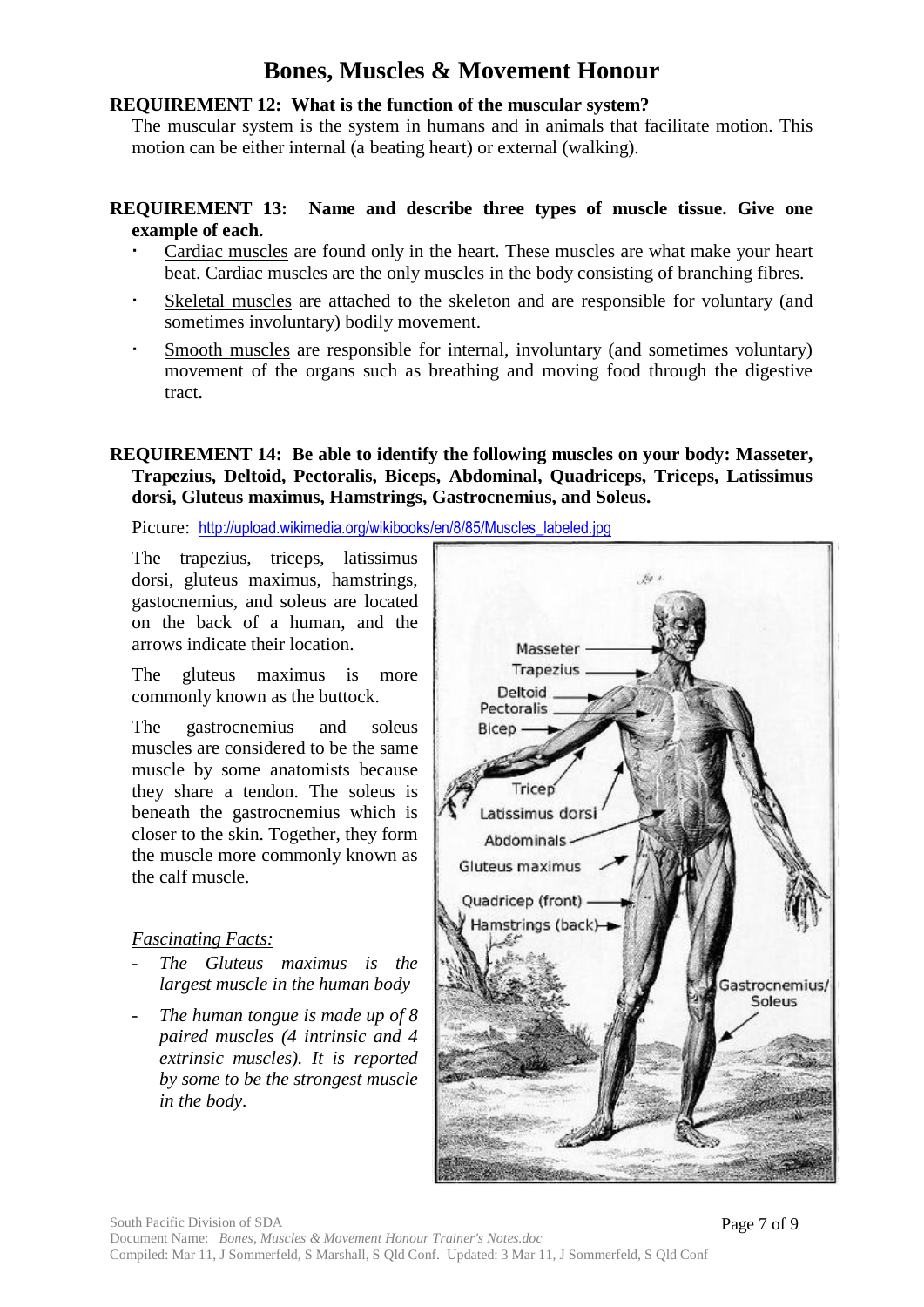#### **REQUIREMENT 15: Describe the process that causes a muscle to contract.**

Picture: [http://upload.wikimedia.org/wikipedia/commons/c/c0/Skeletal\\_muscle.jpg](http://upload.wikimedia.org/wikipedia/commons/c/c0/Skeletal_muscle.jpg)



- 1. When the muscle is in a resting state, thin strands of a protein called tropomyosin are wrapped around the actin filaments, blocking the myosin binding sites. This keeps the myosin from binding to actin.
- 2. Molecules called troponin are attached to the tropomyosin.
- 3. When calcium is introduced into the muscle cell, calcium ions bind to troponin molecules.
- 4. Calcium then pulls troponin, causing tropomyosin to be moved as well, therefore causing the myosin binding sites on the actin to be exposed.
- 5. Myosin binds to the now-exposed binding sites.
- 6. As soon as the myosin head binds to actin, the head bends at its hinge.
- 7. Once the head bends, the myosin loses energy, and remains attached to the actin.
- 8. When re-energized by adenosine triphosphate (ATP), the myosin head detaches from the actin filament, and is ready to attach and bend again.
- 9. The collective bending of numerous myosin heads (all in the same direction), combine to move the actin molecules closer together. This results in a muscle contraction.